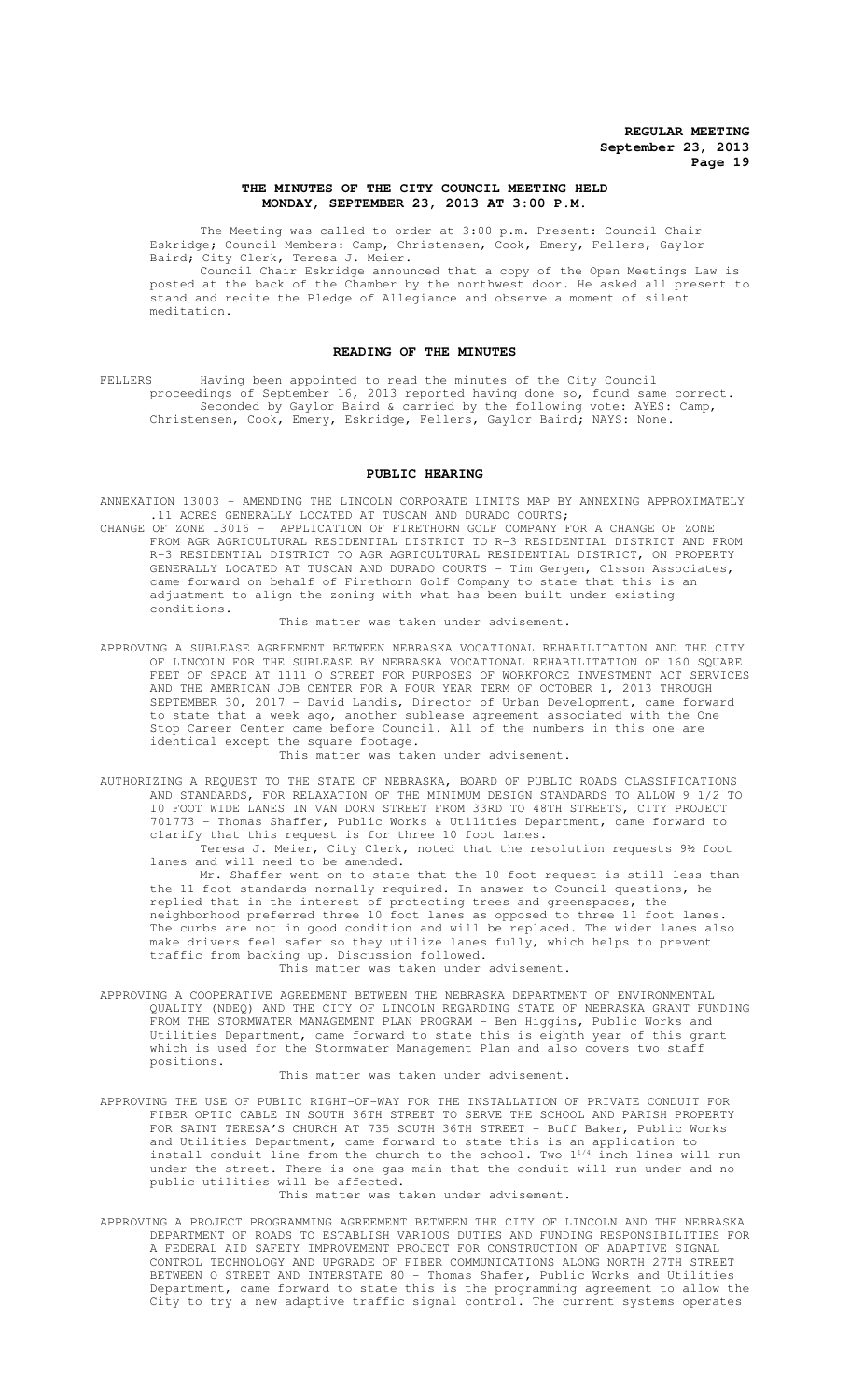on an electro-mechanical system. This new adaptive technology senses the traffic that is actually present and adjusts itself accordingly, which should mean less traffic backup and frustration. In answer to Council questions, he replied that on this first corridor, 90% of the cost is covered with Federal funds. There are 432 signals in this community and it would be an expensive project, but depending on how this system works, it might be a goal for the future.

Erin Sokolik, Public Works and Engineering, came forward in response to Council questions. She stated one corridor being considered for this technology is Antelope Valley. The current signals are adaptable to some extent, but it is based more on user changes; the new signals adjust themselves every cycle. The type of cameras used will be decided throughout the process by determining which works best. One option being considered is a thermal camera. Discussion followed.

This matter was taken under advisement.

## **COUNCIL ACTION**

### **REPORTS OF CITY OFFICERS**

APPOINTING DR. MICHELLE PETERSEN TO THE LINCOLN-LANCASTER COUNTY BOARD OF HEALTH FOR A TERM EXPIRING APRIL 15, 2016 - CLERK read the following resolution, introduced by Doug Emery, who moved its adoption:

A-87563 BE IT RESOLVED by the City Council of the City of Lincoln, Nebraska: That the appointment of Dr. Michelle Petersen to the Lincoln-Lancaster County Board of Health for a term expiring April 15, 2016, is hereby approved. Introduced by Doug Emery

Seconded by Fellers and carried by the following vote: AYES: Camp Christensen, Cook, Emery, Eskridge, Fellers, Gaylor Baird; NAYS: None.

APPOINTING MELISSA K. FILIPI TO THE KENO HUMAN SERVICES ADVISORY BOARD FOR A TERM EXPIRING JULY 1, 2016 - CLERK read the following resolution, introduced by Doug Emery, who moved its adoption:

A-87564 BE IT RESOLVED by the City Council of the City of Lincoln, Nebraska: That the appointment of Melissa K. Filipi to the Keno Human Services Advisory Board for a term expiring July 1, 2016, is hereby approved. Introduced by Doug Emery

Seconded by Fellers and carried by the following vote: AYES: Camp, Christensen, Cook, Emery, Eskridge, Fellers, Gaylor Baird; NAYS: None.

APPROVING A CONTRACT AGREEMENT BETWEEN THE CITY OF LINCOLN, LANCASTER COUNTY AND GARCIA-CHICOINE ENTERPRISES, INC. FOR THE ANNUAL REQUIREMENTS OF WORK/SERVICES AND MATERIALS FOR THE REPAIR OF GUARDRAILS PURSUANT TO THE STATE OF NEBRASKA DEPARTMENT OF ROADS CONTRACT NO. HH1305, FOR A THREE YEAR TERM - CLERK read the following resolution, introduced by Doug Emery, who moved its adoption:

A-87565 BE IT RESOLVED by the City Council of the City of Lincoln, Nebraska: That the attached Contract Agreement between the City of Lincoln, Lancaster County and Garcia-Chicoine Enterprises, Inc. for the annual requirements of Work/Services and Materials for the Repair of Guardrails, pursuant to the State of Nebraska Department of Roads Contract No. HH1305, for a three-year term, upon the terms and conditions as set forth in said Contract Agreement, is hereby approved and the Mayor is authorized to execute the same and any associated amendments or renewals on behalf of the City of Lincoln. Introduced by Doug Emery

Seconded by Fellers and carried by the following vote: AYES: Camp, Christensen, Cook, Emery, Eskridge, Fellers, Gaylor Baird; NAYS: None.

REAPPOINTING RACHEL WARMAN TO THE AIR POLLUTION CONTROL ADVISORY BOARD FOR A TERM EXPIRING SEPTEMBER 1, 2016 - CLERK read the following resolution, introduced by Doug Emery, who moved its adoption:

A-87566 BE IT RESOLVED by the City Council of the City of Lincoln, Nebraska: That the reappointment of Rachel Warman to the Air Pollution Control Advisory Board for a term expiring September 1, 2016, is hereby approved. Introduced by Doug Emery

Seconded by Fellers and carried by the following vote: AYES: Camp, Christensen, Cook, Emery, Eskridge, Fellers, Gaylor Baird; NAYS: None.

APPOINTING WANDA BLASNITZ AND JACK COOGAN TO THE AIR POLLUTION CONTROL ADVISORY BOARD FOR A TERM EXPIRING SEPTEMBER 1, 2016 - CLERK read the following resolution, introduced by Doug Emery, who moved its adoption:

A-87567 BE IT RESOLVED by the City Council of the City of Lincoln, Nebraska: That the appointment of Wanda Blasnitz and Jack Coogan to the Air Pollution Control Advisory Board for a term expiring September 1, 2016, are hereby approved.

Introduced by Doug Emery Seconded by Fellers and carried by the following vote: AYES: Camp, Christensen, Cook, Emery, Eskridge, Fellers, Gaylor Baird; NAYS: None.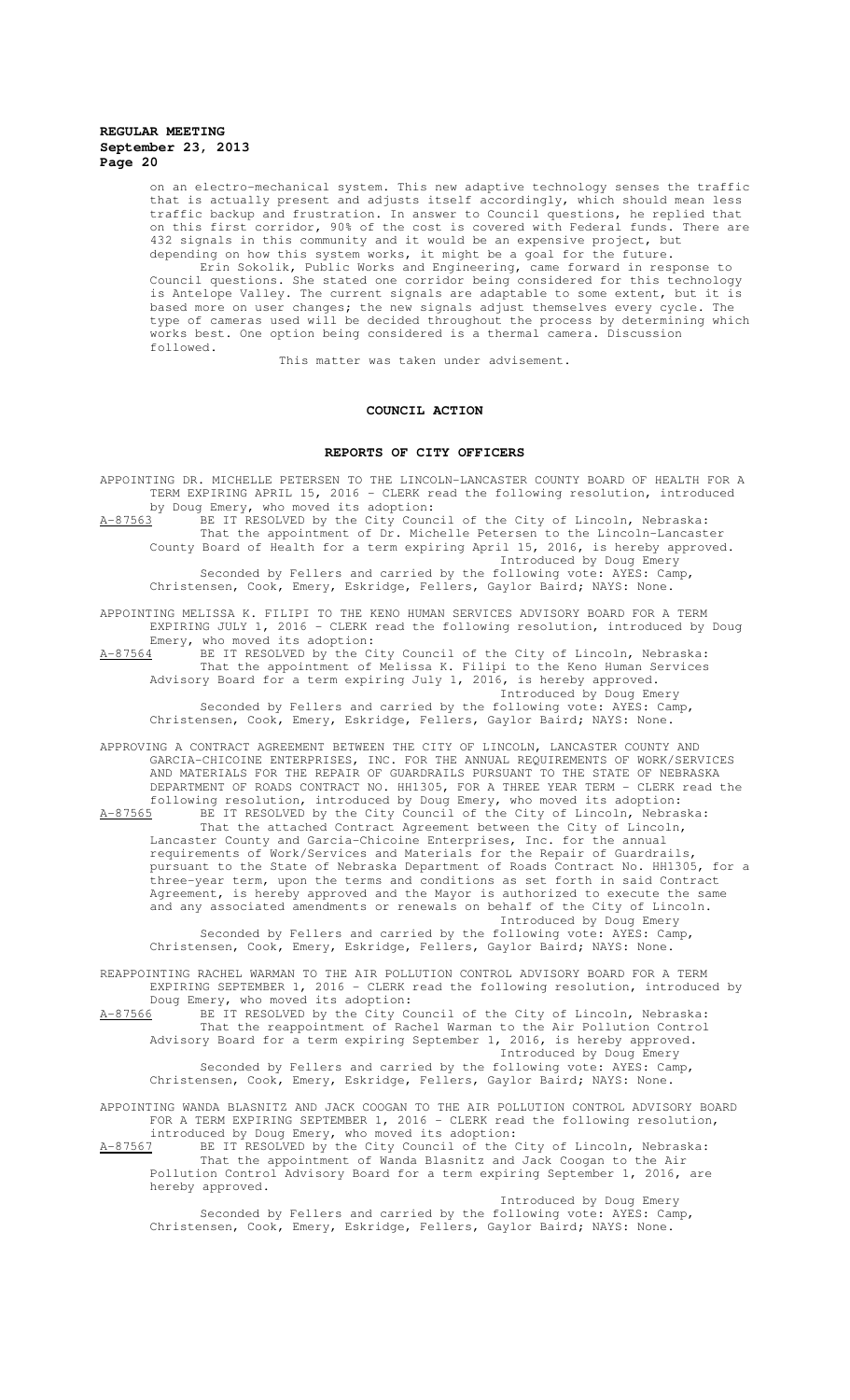REQUEST OF PUBLIC WORKS TO SET THE HEARING DATE OF MONDAY, OCTOBER 14, 2013, AT 3:00 P.M. AND PLACE ON THE FORMAL CITY COUNCIL AGENDA THE FOLLOWING: Provide authority to create a Special Assessment

Paving District for W. Nance St. from NW 8th St. to NW 9th St. EMERY So Moved.

Seconded by Fellers and carried by the following vote: AYES: Camp, Christensen, Cook, Emery, Eskridge, Fellers, Gaylor Baird; NAYS: None.

CLERK'S LETTER AND MAYOR'S APPROVAL OF RESOLUTIONS AND ORDINANCES PASSED BY THE CITY COUNCIL ON SEPTEMBER 9, 2013 - CLERK presented said report which was placed on file in the Office of the City Clerk. **(27-1)**

#### **PETITIONS & COMMUNICATIONS**

REFERRALS TO THE PLANNING DEPARTMENT:

Change of Zone No. 13019 - Requested by Piedmont Shopping Center, LLC., Piedmont Shops Planned Unit Development, for a change of zone from B-1 Local Business District to B-3 Commercial District PUD, on property generally located at South Cotner Boulevard and A Streets (1265 Cotner Boulevard); for a Planned Unit Development District designation of said property; and for approval of a development plan which proposes modifications to the Design Standards, Zoning Ordinance and Subdivision Ordinance to allow improvements and B-3 uses in the Piedmont Shopping Center on the underlying B-3 zoned area. Change of Zone 13021 - Requested by Bruce Brinkman, for a change from AGR Agricultural Residential District to O-3 Office Park District, on property generally located at S. 84th Street and Eiger Drive (8333 Eiger Drive). Special Permit 13044 - Requested by Immanuel Lutheran Church, for the expansion of a nonconforming use, reducing the required front yard on Plum Street and S. 11th Street for the construction of an addition to the existing building, on property generally located at S. 11th Street and Plum Street (2001 S. 11th Street).

## **MISCELLANEOUS REFERRALS - NONE**

### **LIQUOR RESOLUTIONS - NONE**

## **ORDINANCES - 2ND READING & RELATED RESOLUTIONS (as required)**

- ANNEXATION 13003 AMENDING THE LINCOLN CORPORATE LIMITS MAP BY ANNEXING APPROXIMATELY .11 ACRES GENERALLY LOCATED AT TUSCAN AND DURADO COURTS - CLERK read an ordinance, introduced by Doug Emery, annexing and including the below described land as part of the City of Lincoln, Nebraska and amending the Corporate Limits Map attached to and made part of Ordinance No. 18208, to reflect the extension of the corporate limits boundary of the City of Lincoln, Nebraska established and shown thereon, the second time.
- CHANGE OF ZONE 13016 APPLICATION OF FIRETHORN GOLF COMPANY FOR A CHANGE OF ZONE FROM AGR AGRICULTURAL RESIDENTIAL DISTRICT TO R-3 RESIDENTIAL DISTRICT AND FROM R-3 RESIDENTIAL DISTRICT TO AGR AGRICULTURAL RESIDENTIAL DISTRICT, ON PROPERTY GENERALLY LOCATED AT TUSCAN AND DURADO COURTS - CLERK read an ordinance, introduced by Doug Emery, amending the Lincoln Zoning District Maps adopted by reference and made a part of Title 27 of the Lincoln Municipal Code, pursuant to Section 27.05.020 of the Lincoln Municipal Code, by changing the boundaries of the districts established and shown thereon, the second time.
- APPROVING A SUBLEASE AGREEMENT BETWEEN NEBRASKA VOCATIONAL REHABILITATION AND THE CITY OF LINCOLN FOR THE SUBLEASE BY NEBRASKA VOCATIONAL REHABILITATION OF 160 SQUARE FEET OF SPACE AT 1111 O STREET FOR PURPOSES OF WORKFORCE INVESTMENT ACT SERVICES AND THE AMERICAN JOB CENTER FOR A FOUR YEAR TERM OF OCTOBER 1, 2013 THROUGH SEPTEMBER 30, 2017 - CLERK read an ordinance, introduced by Doug Emery, accepting and approving a Sublease Agreement between the City of Lincoln, Nebraska and Nebraska Vocational Rehabilitation for the sublease of space at 1111 O Street, Lincoln, Lancaster County, Nebraska for a term of October 1, 2013 through September 30, 2017, whereby the City of Lincoln is subleasing space to Nebraska Vocational Rehabilitation for the purposes of Workforce Investment Act Services and the American Job Center, the second time.

### **PUBLIC HEARING - RESOLUTIONS**

AUTHORIZING A REQUEST TO THE STATE OF NEBRASKA, BOARD OF PUBLIC ROADS CLASSIFICATIONS AND STANDARDS, FOR RELAXATION OF THE MINIMUM DESIGN STANDARDS TO ALLOW 9 1/2 TO 10 FOOT WIDE LANES IN VAN DORN STREET FROM 33RD TO 48TH STREETS, CITY PROJECT 701773 - PRIOR to reading: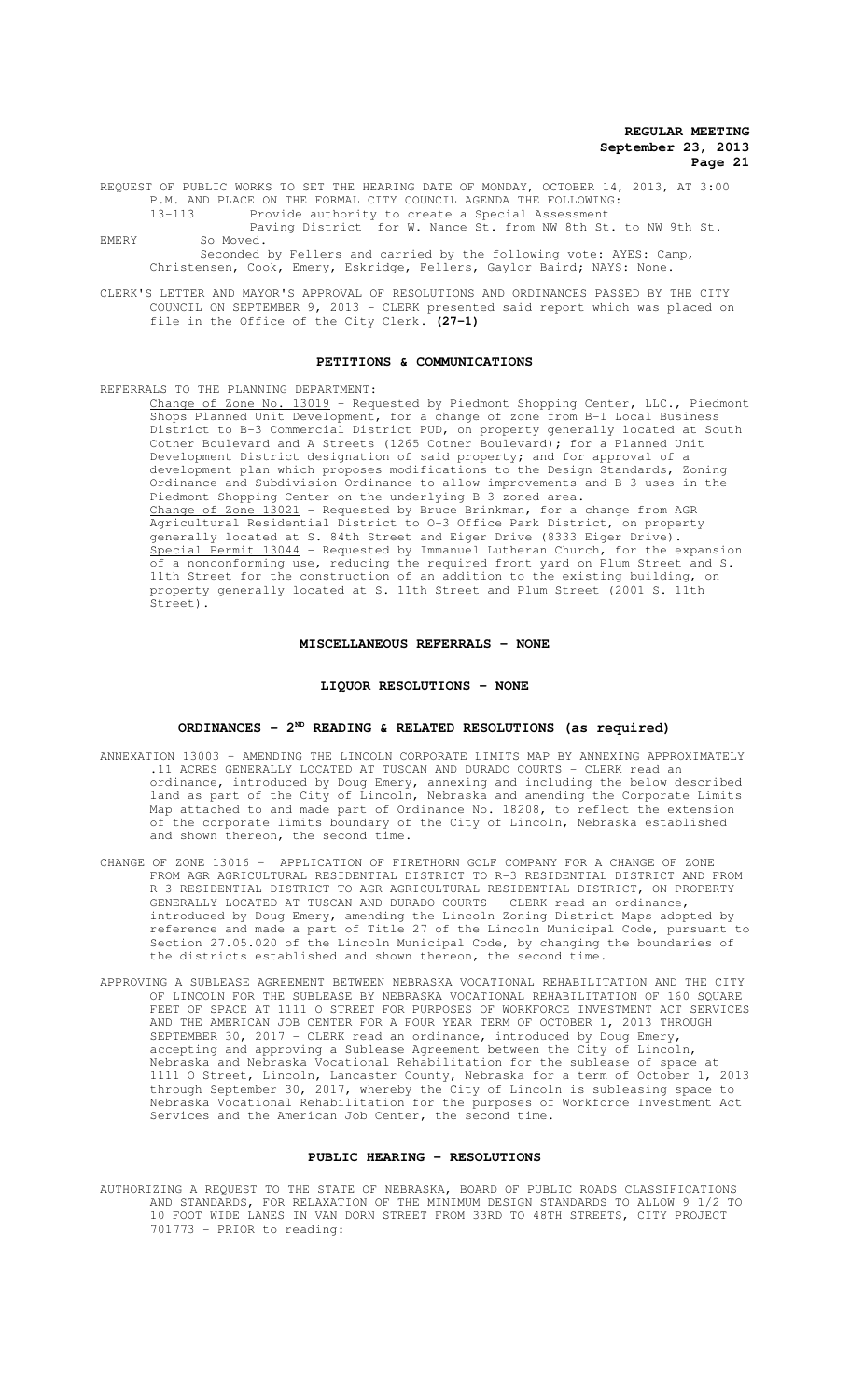CAMP Moved to Amend Bill No. 13R-208 in the following manner: 1. On line 3, delete "9½ to".

2. On line 17, delete "9½ to".

Seconded by Christensen and carried by the following vote: AYES: Camp,

Christensen, Cook, Emery, Eskridge, Fellers, Gaylor Baird; NAYS: None. CLERK Read the following resolution, introduced by Doug Emery, who moved its

adoption:<br>A-87568 WHE WHEREAS, the State of Nebraska, Board of Public Roads Classifications and Standards has established a minimum lane width of 11 feet for Urban Arterial Streets; and

WHEREAS, the 9 1/2 to 10 foot wide lanes proposed for City Project 701773 - Van Dorn Street from 33rd to 48th Streets, do not meet such minimum design standard for lane widths on Urban Arterial Streets; and

WHEREAS, the City of Lincoln desires to request a modification of the Standards by the Board of Public Roads Classification and Standards so as to reduce the overall construction costs, increase the parkspace distance between the proposed back-of-curb and front-of -sidewalk along both sides of the street, and reduce the number of tree removals; and

WHEREAS, the City of Lincoln believes that the granting of such an exception will not impair the safety of traffic within the limits of these projects;<br>NOW.

THEREFORE, BE IT RESOLVED by the City Council of the City of Lincoln, Nebraska:

Pursuant to Neb. Rev. Stat. § 39-2113(6) (Reissue 2008), the City of Lincoln does hereby request the Board of Public Roads Classifications and Standards to grant an exception to the above described minimum design lane width to allow a 9 1/2 to 10 foot wide street for City Project 701773 - Van Dorn Street from 33rd to 48th Streets.

BE IT FURTHER RESOLVED that the Director of Public Works and Utilities is hereby authorized and directed to forward a copy of this Resolution to the Board of Public Roads Classifications and Standards as a part of the City of Lincoln's request for the design exception.

Introduced by Doug Emery Seconded by Camp and carried by the following vote: AYES: Camp, Christensen, Cook, Emery, Eskridge, Fellers, Gaylor Baird; NAYS: None.

APPROVING A COOPERATIVE AGREEMENT BETWEEN THE NEBRASKA DEPARTMENT OF ENVIRONMENTAL QUALITY (NDEQ) AND THE CITY OF LINCOLN REGARDING STATE OF NEBRASKA GRANT FUNDING FROM THE STORMWATER MANAGEMENT PLAN PROGRAM - CLERK read the following resolution, introduced by Doug Emery, who moved its adoption:

A-87569 BE IT RESOLVED by the City Council of the City of Lincoln, Nebraska: That the attached Intergovernmental Agreement between the City of Lincoln and the Nebraska Department of Environmental Quality (NDEQ) regarding grant funding from the state Stormwater Management Plan Program, upon the terms and conditions as set forth in said Agreement, is hereby approved and the Mayor is authorized to execute said Agreement on behalf of the City. This Agreement provides for NDEQ grant funding to implement programs and projects in

association with the City of Lincoln's Stormwater Management Program. The City Clerk is directed to transmit an executed original Agreement to Ben Higgins, Public Works and Utilities Department, 555 South 10th Street, for transmittal to the Nebraska Department of Environmental Quality.

Introduced by Doug Emery Seconded by Fellers and carried by the following vote: AYES: Camp, Christensen, Cook, Emery, Eskridge, Fellers, Gaylor Baird; NAYS: None.

APPROVING THE USE OF PUBLIC RIGHT-OF-WAY FOR THE INSTALLATION OF PRIVATE CONDUIT FOR FIBER OPTIC CABLE IN SOUTH 36TH STREET TO SERVE THE SCHOOL AND PARISH PROPERTY FOR SAINT TERESA'S CHURCH AT 735 SOUTH 36TH STREET - CLERK read the following resolution, introduced by Doug Emery, who moved its adoption:

A-87570 WHEREAS, Saint Teresa's Church has submitted an application for a permit to use the public right-of-way in South 36th Street for the purpose of installing two 1 1/4" PVC conduits underneath South 36th Street to serve the school and parish property for Saint Teresa's Church at 735 South 36th Street; and

WHEREAS, said applicant has submitted a letter of application and a site plan which are attached hereto, marked as Exhibit "A" and Exhibit "B" respectively, and made a part of this resolution by reference, to use the public right-of-way as above described; and

WHEREAS, said applicant has complied with all of the provisions of Chapter 14.53 of the Lincoln Municipal Code pertaining to such use. NOW, THEREFORE, BE IT RESOLVED by the City Council of the City of Lincoln, Nebraska:

That the aforesaid application of Saint Teresa's Church, hereinafter referred to as Permittee, to use the public right-of-way in South 36th Street as shown on Exhibit "B", for the purpose of installing two underground 1 1/4" PVC conduits be granted as a privilege only by virtue of and subject to substantial compliance with the site plan, the letter of application, and the following terms and conditions, to wit:

1. That the permission herein granted is subject to all the terms and conditions of Chapter 14.53 of the Lincoln Municipal Code including those provisions relating to the posting of a continuing bond in the amount of \$5,000 and the filing of a certificate of insurance evidencing a commercial or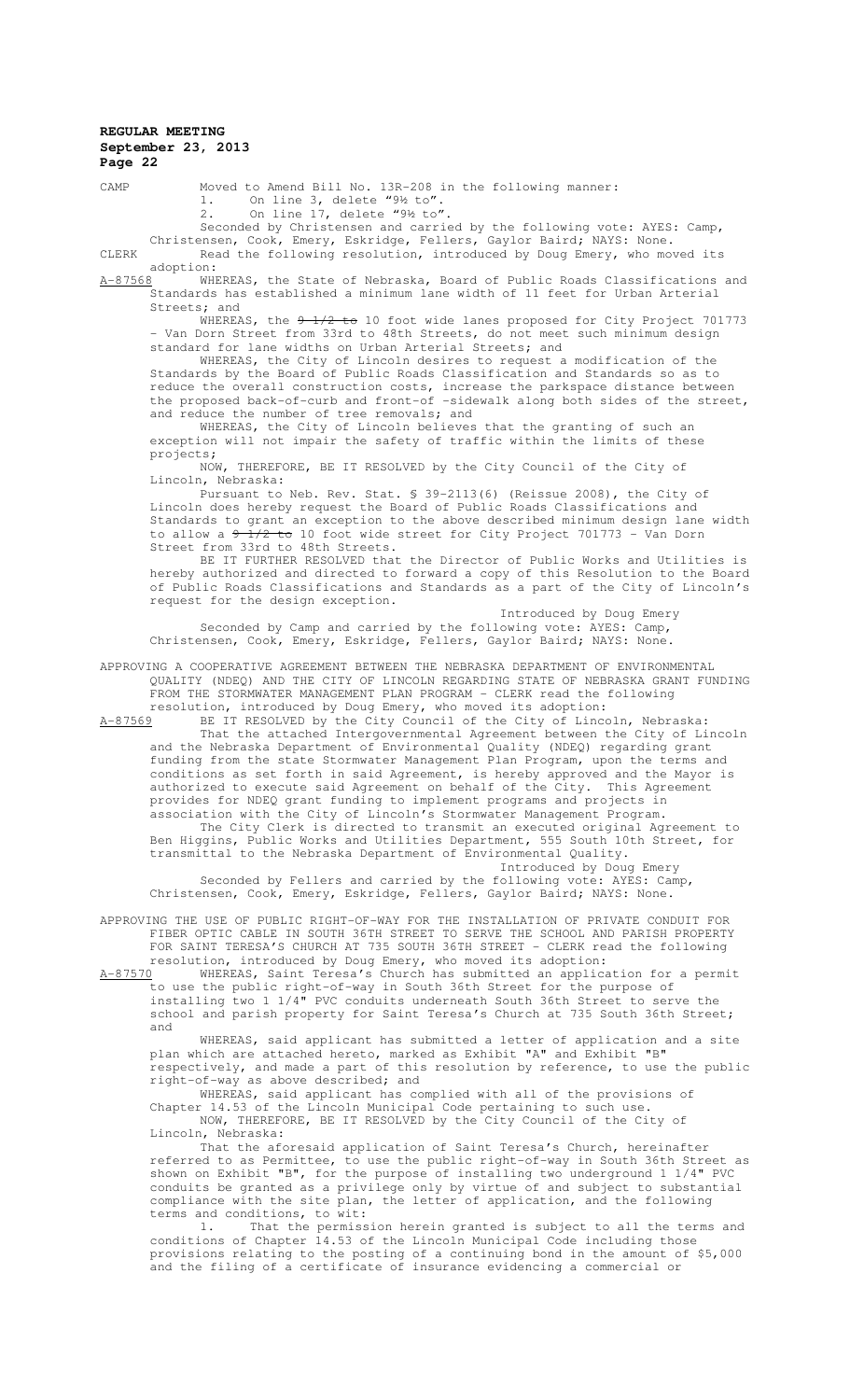comprehensive general liability policy, or an acceptable substitute policy form, with a minimum combined single limit of \$500,000 aggregate for any one occurrence and naming the City as additional insured.

2. That said use shall conform to the application, the site plan filed therewith, and with all applicable City ordinances and regulations. 3. The Permittee, its successors or assigns shall save and keep the

City free and harmless from any and all loss or damages or claims for damages arising from or out of the use of the public way requested herein.<br>4. The Permittee shall cause its contractor to call Digg The Permittee shall cause its contractor to call Diggers Hotline of Nebraska prior to commencing any construction activity and identify the

natural gas line in South 36th Street on a site plan prior to boring. 5. The work shall be constructed in accordance with plans and

specifications approved by the Department of Public Works and Utilities. The cable, where it is underground, shall be laid to a minimum depth of 3½ feet from the top of the cable to the surface of the ground. All land surfaces and all pavement shall be restored to their original condition after the work is completed on each segment of the project. "As built" drawings shall be furnished to the City by the Permittee to show the precise locations, depths, and nature of all materials installed in accordance with the permit. The City shall have the right at any time when, in its judgment, it becomes necessary or advisable, to require a change of location of said cable as a matter of safety, or on account of change of grade, resurfacing, repair, reconstruction of any street, alley, sidewalk, or other public ground, or the construction of any structure thereon, or for any other reason, all of which shall be done at the cost and expense of the Permittee in a good and workmanlike manner.

6. The Permittee shall pay to the City an annual rental for the use and occupancy of the space beneath said public street occupied by such use which rental is currently \$0.50 per lineal foot of space occupied underneath the<br>public street, alley, sidewalk, or other public ground. Such rental is based public street, alley, sidewalk, or other public ground. Such rental is based upon the number of conduits being placed within the right-of-way.

All payments shall be made to the City Treasurer and shall be due and payable on the 1st day of October of each year; provided, however, the amount of the initial payment shall be prorated from the date of approval of this permit to the 1st day of October, 2013 and payment shall be due and payable on October 1st thereafter.

Any such rent shall become delinquent on the 1st day of December of each year and such delinquent rent shall bear interest at the rate of 1% per month until paid and if such rent is not paid for six months or more after such delinquent date, a penalty of 5% shall be added thereto in addition to said interest.

7. Any additions, changes, modifications, or amendments of the uses permitted herein shall require a new permit or other authorization.

8. That all work done under the authority of this resolution shall be subject to the inspection and approval of the Director of Public Works of the City of Lincoln.<br>9. The

The terms and conditions of this resolution shall be binding and obligatory upon the above-named Permittee, its successors and assigns.

10. That within thirty (30) days from the adoption of this resolution, and before commencing any construction under the provisions hereof, the Permittee shall file an unqualified written acceptance of all the terms and conditions of this resolution with the City Clerk. Failure to do so will be considered a rejection hereof and all privileges and authorities hereunder granted shall terminate.

Introduced by Doug Emery Seconded by Fellers and carried by the following vote: AYES: Camp, Christensen, Cook, Emery, Eskridge, Fellers, Gaylor Baird; NAYS: None.

APPROVING A PROJECT PROGRAMMING AGREEMENT BETWEEN THE CITY OF LINCOLN AND THE NEBRASKA DEPARTMENT OF ROADS TO ESTABLISH VARIOUS DUTIES AND FUNDING RESPONSIBILITIES FOR A FEDERAL AID SAFETY IMPROVEMENT PROJECT FOR CONSTRUCTION OF ADAPTIVE SIGNAL CONTROL TECHNOLOGY AND UPGRADE OF FIBER COMMUNICATIONS ALONG NORTH 27TH STREET BETWEEN O STREET AND INTERSTATE 80 - CLERK read the following resolution, introduced by Doug Emery, who moved its adoption:<br>A-87571 BE IT RESOLVED by the City Council of the O

BE IT RESOLVED by the City Council of the City of Lincoln, Nebraska: That the attached Resolution for the Signing of the Project Programming Agreement between the City of Lincoln and the State of Nebraska Department of Roads to establish various duties and funding responsibilities for a Federal Aid Project for construction of Adaptive Signal Control Technology and upgrade of fiber communications along North 27th Street between O Street and Interstate 80, NDOR Project No. HSIP-5231(14), Control No. 14244, in accordance with the terms and conditions contained in said Agreement, is hereby approved and the Mayor is authorized to execute the same on behalf of the City of Lincoln.

The City Clerk is directed to return the executed copies of the Resolution to Randy Hoskins, Engineering Services Division of the Department of Public Works & Utilities, for transmittal to the State Department of Roads. Introduced by Doug Emery

Seconded by Fellers and carried by the following vote: AYES: Camp, Christensen, Cook, Emery, Eskridge, Fellers, Gaylor Baird; NAYS: None.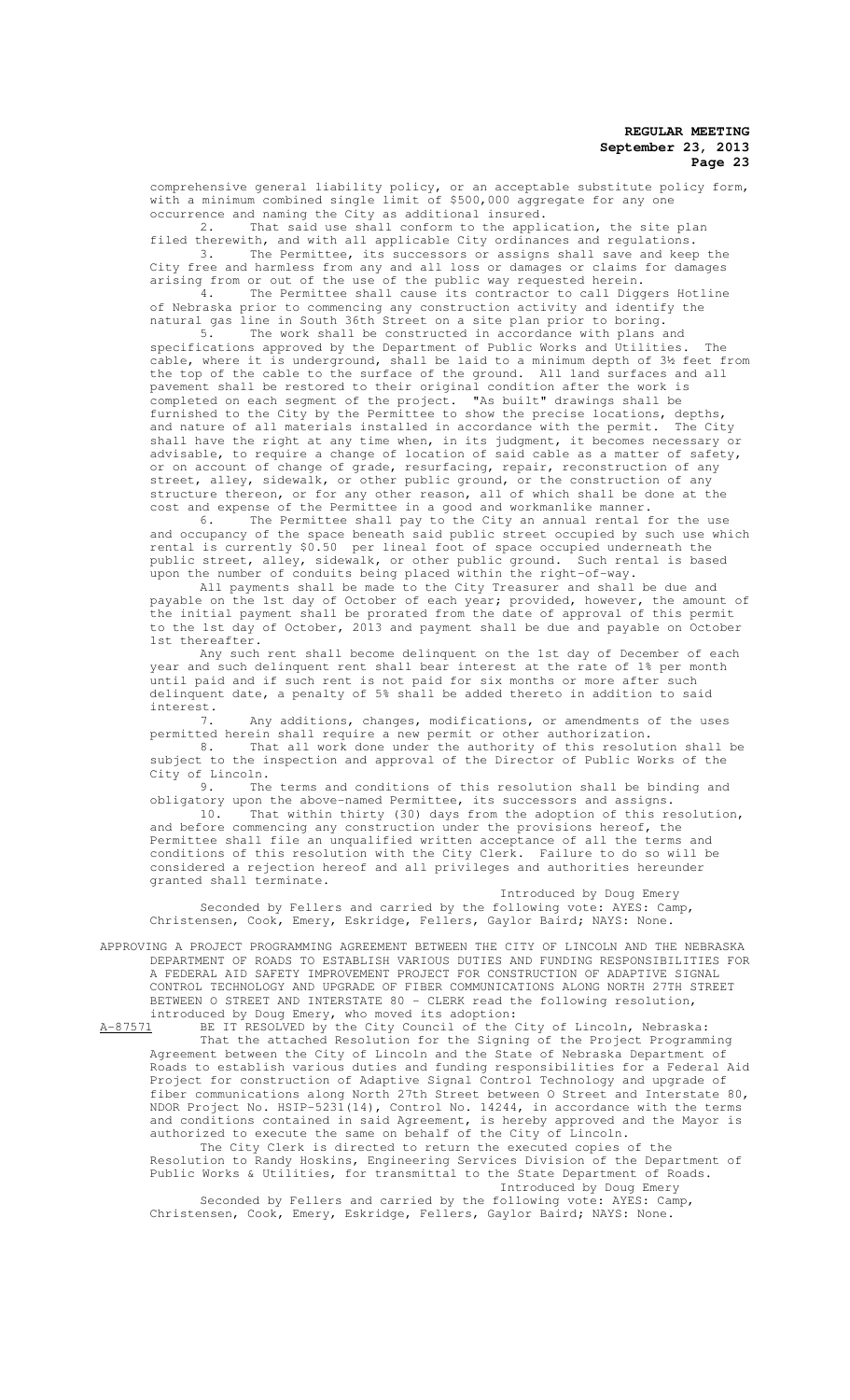# ORDINANCE - 3<sup>RD</sup> READING & RELATED RESOLUTIONS (as required)

APPROVING A SUBLEASE AGREEMENT BETWEEN GOODWILL INDUSTRIES AND THE CITY OF LINCOLN FOR THE SUBLEASE BY GOODWILL OF 160 SQUARE FEET OF SPACE AT 1111 O STREET FOR PURPOSES OF WORKFORCE INVESTMENT ACT SERVICES AND THE AMERICAN JOB CENTER FOR A FOUR YEAR TERM OF OCTOBER 1, 2013 THROUGH SEPTEMBER 30, 2017 - CLERK read an ordinance, introduced by Jonathan Cook, accepting and approving a Sublease Agreement between the City of Lincoln, Nebraska and Goodwill Industries for the sublease of space at 1111 O Street, Lincoln, Lancaster County, Nebraska for a term of October 1, 2013 through September 30, 2017, whereby the City of Lincoln is subleasing space to Goodwill Industries for the purposes of Workforce Investment Act Services and the American Job Center, the third time. COOK Moved to pass the ordinance as read.

Seconded by Camp and carried by the following vote: AYES: Camp, Christensen, Cook, Emery, Eskridge, Fellers, Gaylor Baird; NAYS: None. The ordinance, being numbered **#19922**, is recorded in Ordinance Book #29, Page .

#### **ORDINANCES - 1ST READING & RELATED RESOLUTIONS (as required)**

- CREATING SPECIAL ASSESSMENT RE-PAVING DISTRICT NO. 158 FOR THE PURPOSE OF RECONSTRUCTING PORTIONS OF 66TH STREET, ALMIRA LANE, MARCUS ROAD, AND ANNS COURT WITHIN THE COUNTRY MEADOWS HOMEOWNERS ASSOCIATION BOUNDARIES, AND ASSESSING THE COSTS THEREOF AGAINST THE BENEFITTED PROPERTIES - CLERK read an ordinance, introduced by Trent Fellers, creating Re-Paving District No. 158, defining the limits thereof, establishing the width of the roadway to be paved and the width of the drading to be done, providing for the curbing, guttering, and laying of sidewalks, providing for the payment of the cost thereof, designating the property to be benefitted, providing for the acquisition of easements and additional right-of-way, if necessary, and repealing all ordinances or parts of ordinances in conflict herewith, the first time.
- AMENDING SECTION 5.04.070 OF THE LINCOLN MUNICIPAL CODE, SALE TO MINORS AND INCAPACITATED PERSONS PROHIBITED, TO DELETE THE OFFENSE OF SELLING, GIVING, DISPOSING OF, EXCHANGING, DELIVERING, OR PERMITTING THE SALE, GIFT, OR PROCURING OF ANY ALCOHOLIC LIQUORS TO A MINOR OR INCAPACITATED PERSON AS THE STATE STATUTE PENALTY FOR SAID OFFENSE IS GREATER THAN AUTHORIZED FOR THE CITY - CLERK read an ordinance, introduced by Trent Fellers, amending Section 5.04.070 of the Lincoln Municipal Code, Sale to Minors and Incapacitated Person Prohibited, by deleting the offense of selling, giving, disposing of, exchanging, delivering, or permitting the sale, gift, or procuring of any alcoholic liquors to a minor or incapacitated person from said Section 5.04.070 as the state statute penalty for said offense is greater than authorized by the City; and repealing Section 5.04.070 of the Lincoln Municipal Code as hitherto existing, the first time.
- AMENDING CHAPTER 5.04 OF THE LINCOLN MUNICIPAL CODE, ALCOHOLIC LIQUOR, BY REPEALING SECTIONS 5.04.080 (FURNISHING FALSE IDENTIFICATION), 5.04.090 (MINORS, MISREPRESENTING AGE), 5.04.100 (MINORS, POSSESSION OF ALCOHOL), 5.04.160 (PLACES WHERE DRINKING PROHIBITED), AND 5.04.165 (OPEN CONTAINERS IN VEHICLES), AND AMENDING CHAPTER 9.16 OF THE LINCOLN MUNICIPAL CODE, OFFENSES AGAINST PUBLIC DECENCY, BY REPEALING SECTIONS 9.16.025 (MARIJUANA DEFINED), 9.16.030 (TOXIC COMPOUNDS DEFINED), 9.16.035 (PARAPHERNALIA DEFINED), 9.16.105 (PARAPHERNALIA, USE OR POSSESSION, UNLAWFUL, PENALTY), 9.16.110 (TOXIC COMPOUNDS, UNLAWFUL USE), 9.16.120 (TOXIC COMPOUNDS, UNLAWFUL POSSESSION), 9.16.130 (TOXIC COMPOUNDS, UNLAWFUL SALE), 9.16.140 (TOXIC COMPOUNDS, PENALTY FOR VIOLATIONS), 9.16.145 (POSSESSION OF MARIJUANA, ONE OUNCE OR LESS, UNLAWFUL, PENALTY) AND INCORPORATING SAID OFFENSES AND PENALTIES INTO ONE CHAPTER BY ADDING NEW CHAPTER 9.48 ENTITLED "ALCOHOL AND DRUG OFFENSES" CONSISTING OF SECTION 9.48.010, DEFINITIONS; SECTION 9.48.020, FURNISHING FALSE IDENTIFICATION; SECTION 9.48.030, MINORS, MISREPRESENTING AGE; SECTION 9.48.040, MINORS, POSSESSION OR CONSUMPTION OF ALCOHOLIC LIQUOR PROHIBITED; SECTION 9.48.050, CONSUMING ALCOHOLIC LIQUOR IN PUBLIC PROHIBITED; SECTION 9.48.060, CONSUMPTION IN UNLICENSED PREMISES PROHIBITED; 9.48.070, CONSUMPTION INSIDE VEHICLES PROHIBITED; SECTION 9.48.080, OPEN ALCOHOLIC BEVERAGE CONTAINER IN MOTOR VEHICLE PROHIBITED; SECTION 9.48.090, POSSESSION OF MARIJUANA, ONE OUNCE OR LESS, UNLAWFUL, PENALTY; SECTION 9.48.100, TOXIC COMPOUNDS, UNLAWFUL USE; SECTION 9.48.110, TOXIC COMPOUNDS, UNLAWFUL POSSESSION; SECTION 9.48.120 TOXIC COMPOUNDS, UNLAWFUL SALE; SECTION 9.48.130, PARAPHERNALIA, USE OR POSSESSION, UNLAWFUL, PENALTY; SECTION 9.48.140,VIOLATIONS, PENALTY; AND SECTION 9.48.150, SEVERABILITY AND SAVINGS CLAUSE; AMENDING SECTION 9.20.100 OF THE LINCOLN MUNICIPAL CODE TO DELETE THE MINIMUM FINES FOR FURNISHING FALSE IDENTIFICATION, MISREPRESENTING AGE, MINOR IN POSSESSION OF ALCOHOL, AND CONSUMING ALCOHOL IN PROHIBITED PLACES TO MAINTAIN CONFORMITY WITH STATE STATUTE - CLERK read an ordinance, introduced by Trent Fellers, amending Chapter 5.04 of the Lincoln Municipal Code, Alcoholic Liquor, by repealing Sections 5.04.080 (Furnishing False Identification), 5.04.090 (Minors, Misrepresenting Age), 5.04.100 (Minors, Possession of Alcohol), 5.04.160 (Places Where Drinking Prohibited), and 5.04.165 (Open Containers in Vehicles), and amending Chapter 9.16 of the Lincoln Municipal Code, Offenses Against Public Decency, by repealing Sections 9.16.025 (Marijuana Defined), 9.16.030 (Toxic Compounds Defined), 9.16.035 (Paraphernalia Defined), 9.16.105 (Paraphernalia, Use or Possession, Unlawful, Penalty), 9.16.110 (Toxic Compounds, Unlawful Use), 9.16.120 (Toxic Compounds, Unlawful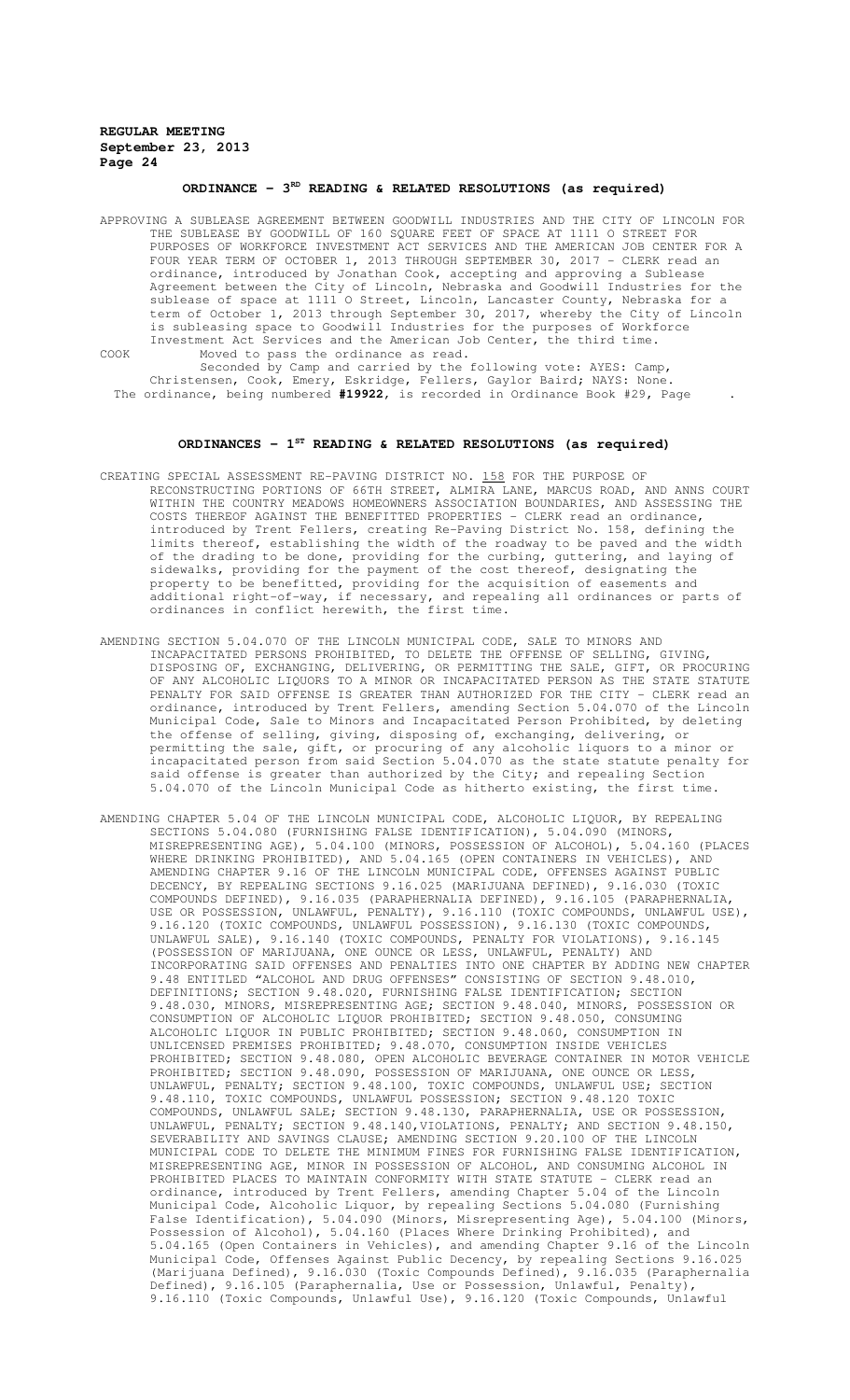Possession), 9.16.130 (Toxic Compounds, Unlawful Sale), 9.16.140 (Toxic Compounds, Penalty for Violations), 9.16.145 (Possession of Marijuana, One Ounce or Less, Unlawful, Penalty) and incorporating said offenses and penalties into one chapter by adding new Chapter 9.48 entitled "Alcohol and Drug Offenses" consisting of Section 9.48.010, Definitions; Section 9.48.020, Furnishing False Identification; Section 9.48.030, Minors, Misrepresenting Age; Section 9.48.040, Minors, Possession or Consumption of Alcoholic Liquor Prohibited; Section 9.48.050, Consuming Alcoholic Liquor in Public Prohibited; Section 9.48.060, Consumption in Unlicensed Premises Prohibited; 9.48.070, Consumption Inside Vehicles Prohibited; Section 9.48.080, Open Alcoholic Beverage Container in Motor Vehicle Prohibited; Section 9.48.090, Possession of Marijuana, One Ounce or Less, Unlawful, Penalty; Section 9.48.100, Toxic Compounds, Unlawful Use; Section 9.48.110, Toxic Compounds, Unlawful Possession; Section 9.48.120 Toxic Compounds, Unlawful Sale; Section 9.48.130, Paraphernalia, Use or Possession, Unlawful, Penalty; Section 9.48.140, Violations, Penalty; and Section 9.48.150, Severability and Savings Clause; amending Section 9.20.100 of the Lincoln Municipal Code to delete the minimum fines for furnishing false identification, misrepresenting age, minor in possession of alcohol, and consuming alcohol in prohibited places to maintain conformity with state statute; and repealing Section 9.20.100 of the Lincoln Municipal Code as hitherto existing, the first time.

APPROVING THE LEASE AGREEMENT BETWEEN THE CITY OF LINCOLN AND 3732 HOLDINGS, LLC ALLOWING THE PROPERTY OWNER AT 6800 NORMAL BOULEVARD TO LEASE 4,525 SQUARE FEET OF SPACE WITHIN A PORTION OF HOLMES LAKE PARK TO ACCOMMODATE AN EXPANSION OF THE PARKING FOR ITS OFFICE BUILDING - CLERK read an ordinance, introduced by Trent Fellers, accepting and approving a Lease Agreement between the City of Lincoln, Nebraska and 3732 Holdings, LLC for the lease of a 4,525 square feet area within a portion of Holmes Lake Park to accommodate an expansion of the parking for the office building located at 6800 Normal Boulevard, the first time.

# **RESOLUTIONS - 1ST READING - ADVANCE NOTICE**

- APPROVING THE AGREEMENT REGARDING ANNEXATION FEES BETWEEN RURAL WATER DISTRICT NO. 1, LANCASTER COUNTY, NEBRASKA (RWD) AND THE CITY OF LINCOLN FOR PAYMENT OF ANNEXATION FEES BY THE CITY FOR LAND THAT IS ANNEXED AND NO LONGER SERVED BY RWD.
- APPROVING THE RELOCATION OF OMAHA EXPOSITION & RACING, INC. DBA LINCOLN RACE COURSE'S KENO SATELLITE SITE FROM 1800 STATE FAIR PARK TO 7055 SOUTH 1ST STREET.
- ACCEPTING THE REPORT OF NEW AND PENDING CLAIMS AGAINST THE CITY AND APPROVING DISPOSITION OF CLAIMS SET FORTH FOR THE PERIOD OF SEPTEMBER 1 - 15, 2013.
- APPROVING AN INTERLOCAL AGREEMENT BETWEEN THE RAILROAD TRANSPORTATION SAFETY DISTRICT, THE CITY, AND THE COUNTY TO ACCEPT THE TRANSFER OF RTSD FUNDING FOR THE SOUTH LINCOLN QUIET ZONE (14TH AND YANKEE HILL) AND FOR THE CITY AND COUNTY TO ACCEPT OWNERSHIP AND MAINTENANCE OF THE SAFETY IMPROVEMENTS IN THEIR RESPECTIVE AREAS.
- APPROVING AN INTERLOCAL AGREEMENT BETWEEN THE RAILROAD TRANSPORTATION SAFETY DISTRICT AND THE CITY TO ACCEPT THE TRANSFER OF RTSD FUNDING FOR THE SW 40TH STREET/BNSF OVERPASS AND TO ACKNOWLEDGE THE PAVING OF APPROXIMATELY 900 FEET OF SW 40TH STREET FROM WEST O STREET TO THE SOUTH.
- APPROVING AN INTERLOCAL AGREEMENT BETWEEN THE RAILROAD TRANSPORTATION SAFETY DISTRICT AND THE CITY TO ACCEPT THE TRANSFER OF RTSD FUNDING FOR THE SOUTH SALT CREEK QUIET ZONE AND TO ACCEPT THE OWNERSHIP AND MAINTENANCE OF THE SAFETY IMPROVEMENTS IN THE AREA.
- APPROVING A PRELIMINARY ENGINEERING AND NATIONAL ENVIRONMENTAL POLICY ACT (NEPA) SERVICES AGREEMENT BETWEEN THE CITY OF LINCOLN AND ALFRED BENESCH & COMPANY TO ESTABLISH THE RESPONSIBILITIES AND FEES FOR PRELIMINARY ENGINEERING AND NEPA PHASE SERVICES FOR SAFETY IMPROVEMENTS AT THE INTERSECTION OF N. 66TH STREET AND FREMONT STREET.
- APPROVING AN AGREEMENT BETWEEN THE CITY AND SPEECE LEWIS ENGINEERS TO PROVIDE PRELIMINARY AND FINAL DESIGN SERVICES AS WELL AS ENVIRONMENTAL AND GEOTECHNICAL SERVICES FOR THE 10TH STREET BRIDGE OVER SALT CREEK.
- APPROVING AN AMENDMENT TO AGREEMENT BETWEEN THE CITY OF LINCOLN AND PLUNKETT'S PEST CONTROL FOR THE ANNUAL REQUIREMENTS FOR PEST CONTROL SERVICES AT STARTRAN, PURSUANT TO QUOTE NO. 3640, FOR A FINAL TWO-YEAR RENEWAL TERM.

#### **MISCELLANEOUS BUSINESS - NONE**